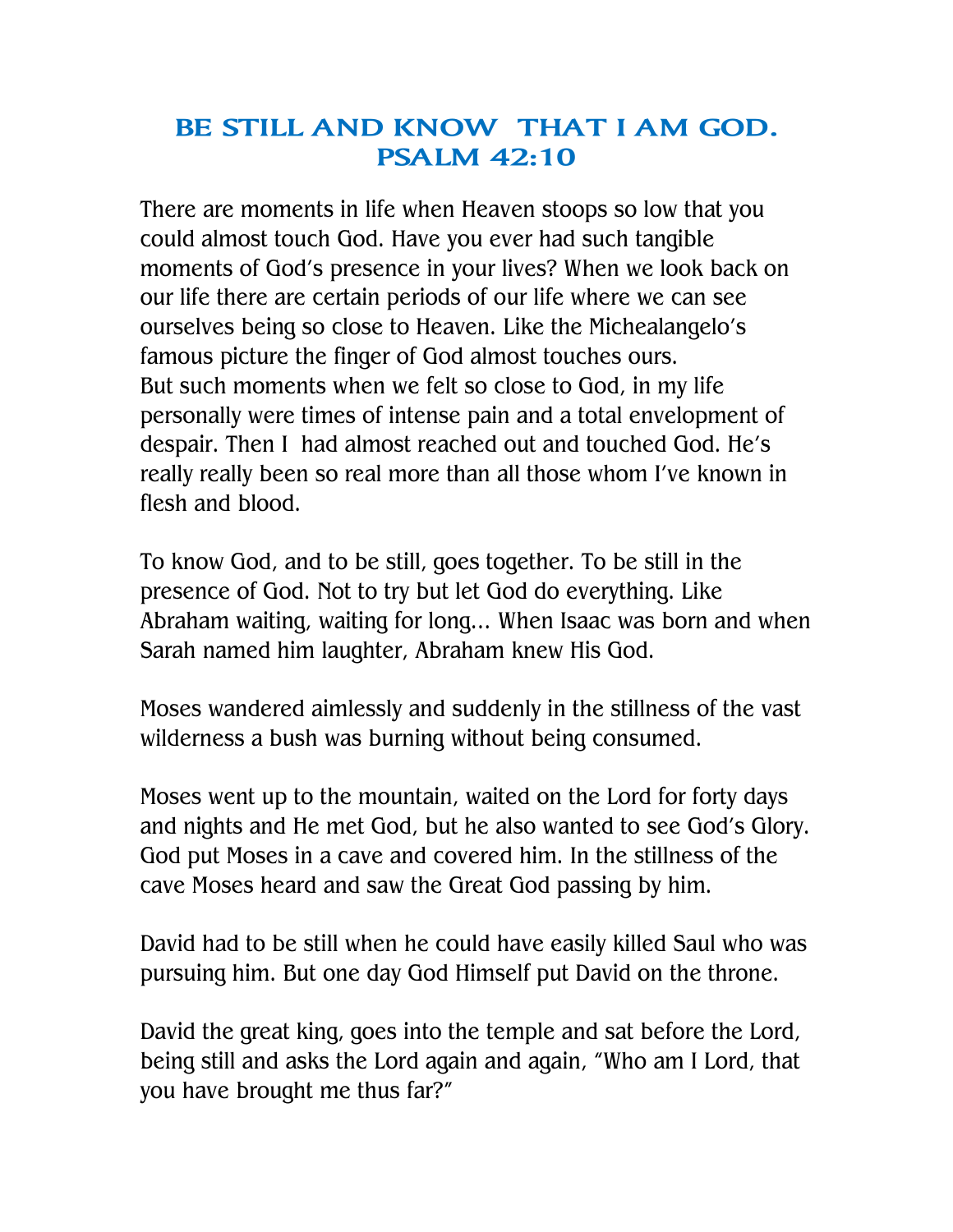Elijah in the cave sat still and heard the still voice of God.

Oswald Chambers who had such incisive insight into the heart of God wrote these words, "If God has made your cup sweet, drink it with grace; if He has made it bitter drink it in communion with Him. God chose the crucible for Abraham and he made no demur, he went steadily through...**in the crucible you learn to know God better**. God is working for His highest ends till His purpose and man's purpose become one.

( [http://www.myutmost.org/11/1111.html\)](http://www.myutmost.org/11/1111.html)

Are you sitting so desolate, so alone, clutching your head and asking , "Why me Lord?" Let me tell you why. Strange it may sound, but the very thing that hurts you deep is the expression of the love of our Father. It is the crucible He has for you, so that you know Him more and more. He also hurts with you, when you, and you know Him. You know God better in stillness, in pain, in loneliness, in sickness, in uncertainties and in nothingness.

Looking back my life was rudely shattered when daddy died some ten years ago. I thought I could not survive, I'd just disappear into myself. It was a very hard crucible, but it was there God literally took me by my hand and led me so far. Looking at myself I wonder how could I've come this far. It was all grace and mercy of God and the way He took me so close to His heart is so undeserved and unbelievable.

My dearest friend whoever you are and whatever you are going through, remember this that it is God and God alone who has put you into the crucible, so that you become like Him, so that you know Him more and more. Thank through the tears that it is His love which puts you through fire. Yes my brother, yes my sister it is only His love, haven't you read that He perfected His own blemishless Son, Jesus Christ through suffering. (Hebrews 2:10)